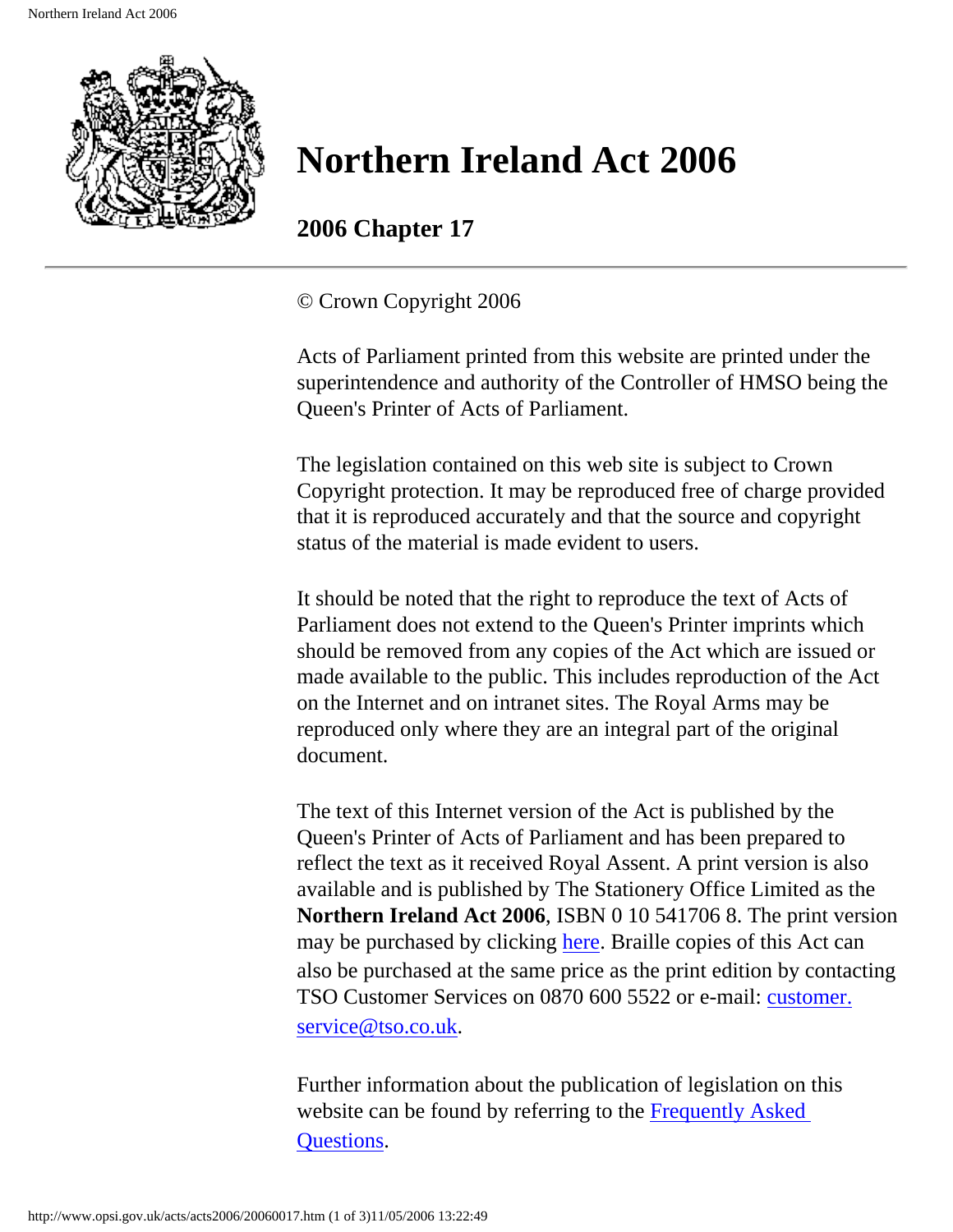To ensure fast access over slow connections, large documents have been segmented into "chunks". Where you see a "continue" button at the bottom of the page of text, this indicates that there is another chunk of text available.

## **Northern Ireland Act 2006**

**2006 Chapter 17**

### **CONTENTS**

#### Section

- [1](#page-3-0) [Preparations for restoration of devolved government](#page-3-0)
- [2](#page-4-0) [Selection of persons to be Ministers on restoration of](#page-4-0)  [devolved government](#page-4-0)
- [3](#page-5-0) [Power to make consequential provision etc](#page-5-0)
- [4](#page-6-0) [Parliamentary procedure for orders under section 3](#page-6-0)
- [5](#page-7-0) [Interpretation](#page-7-0)
- [6](#page-8-0) [Short title](#page-8-0)

 [Schedule 1](#page-9-0) - [The Assembly](#page-9-0) Schedule 2 - Selection of Ministers [Schedule 3](#page-17-0) - [No selection of Ministers](#page-17-0)

### **Continue**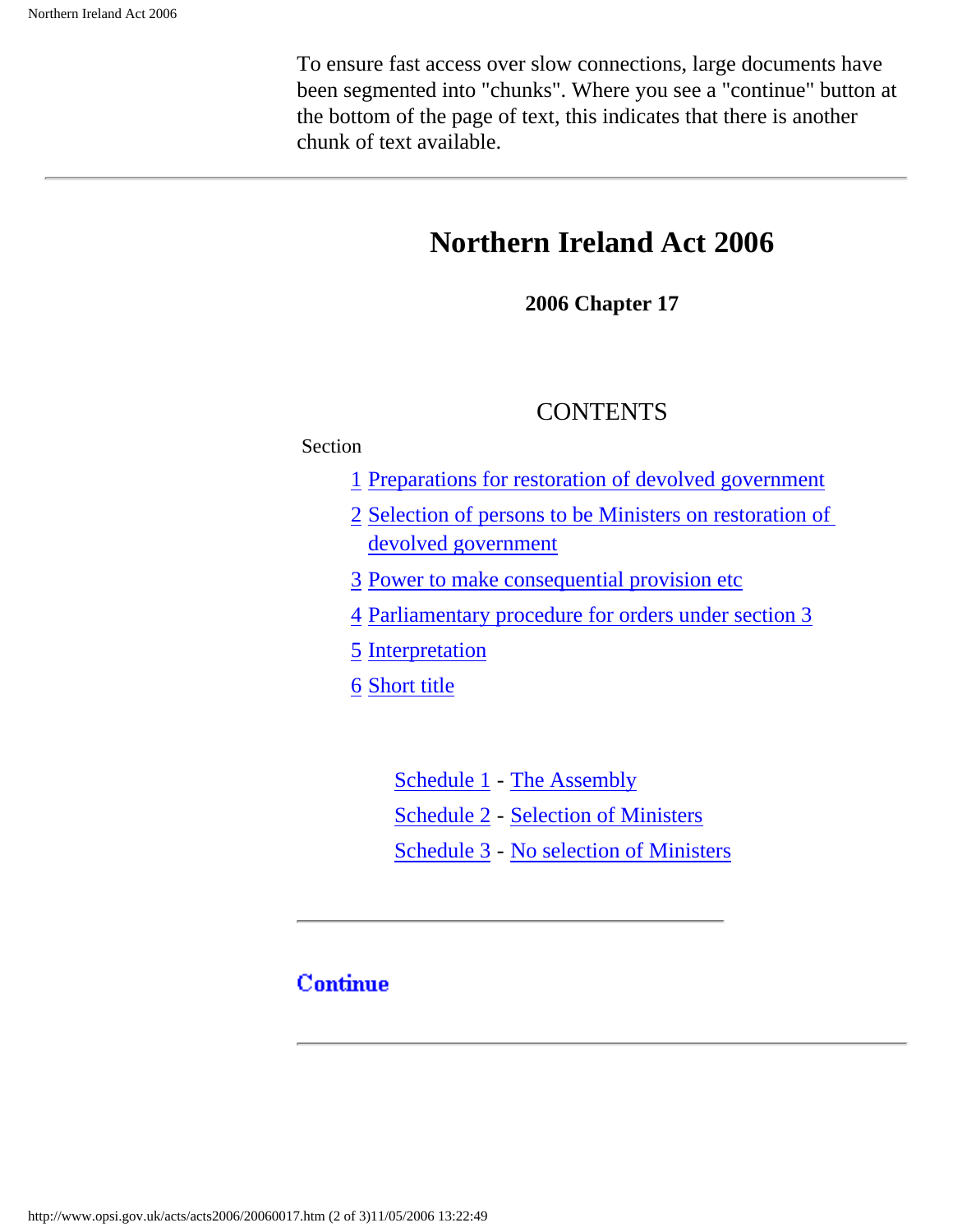[Other UK Acts](http://www.opsi.gov.uk/acts.htm#acts) | [Home](http://www.opsi.gov.uk/) | [Scotland Legislation](http://www.scotland-legislation.hmso.gov.uk/) | [Wales Legislation](http://www.wales-legislation.hmso.gov.uk/) | [Northern Ireland Legislation](http://www.northernireland-legislation.hmso.gov.uk/) | [Her Majesty's Stationery Office](http://www.hmso.gov.uk/)

**We welcome your [comments](http://www.hmso.gov.uk/contact/comments.htm) on this site**  $\degree$  Crown copyright 2006 Prepared 10 May 2006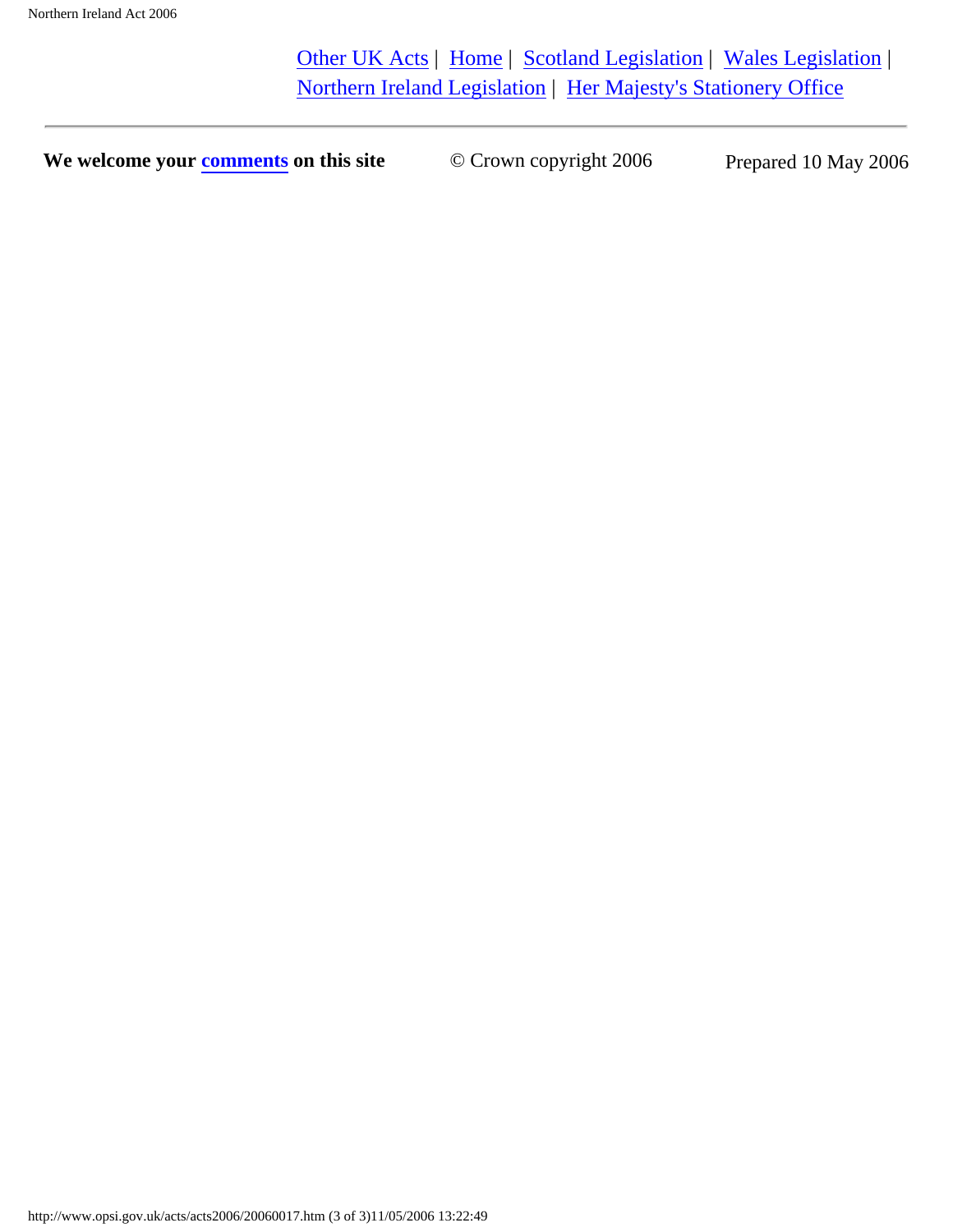<span id="page-3-1"></span>**2006 Chapter 17** - *continued*

An Act to make provision for preparations for the restoration of devolved government in Northern Ireland and for the selection of persons to be Ministers on such restoration; to make provision as to the consequences of selecting or not selecting such persons; and for connected purposes.

[8th May 2006]

BE IT ENACTED by the Queen's most Excellent Majesty, by and with the advice and consent of the Lords Spiritual and Temporal, and Commons, in this present Parliament assembled, and by the authority of the same, as follows:-

#### <span id="page-3-0"></span>**1 Preparations for restoration of devolved government**

 (1) The Secretary of State may refer to the Assembly any of the following matters-

> (a) the election from among its members of persons to hold the offices of First Minister and deputy First Minister on the restoration of devolved government in Northern Ireland,

> (b) the making of nominations from among its members of persons to hold office as Northern Ireland Ministers on such restoration, and

(c) such other matters as the Secretary of State thinks fit.

(2) Schedule 1 contains provision about the Assembly.

 (3) Nothing in this Act affects the operation of section 1 of the 2000 Act (suspension of devolved government).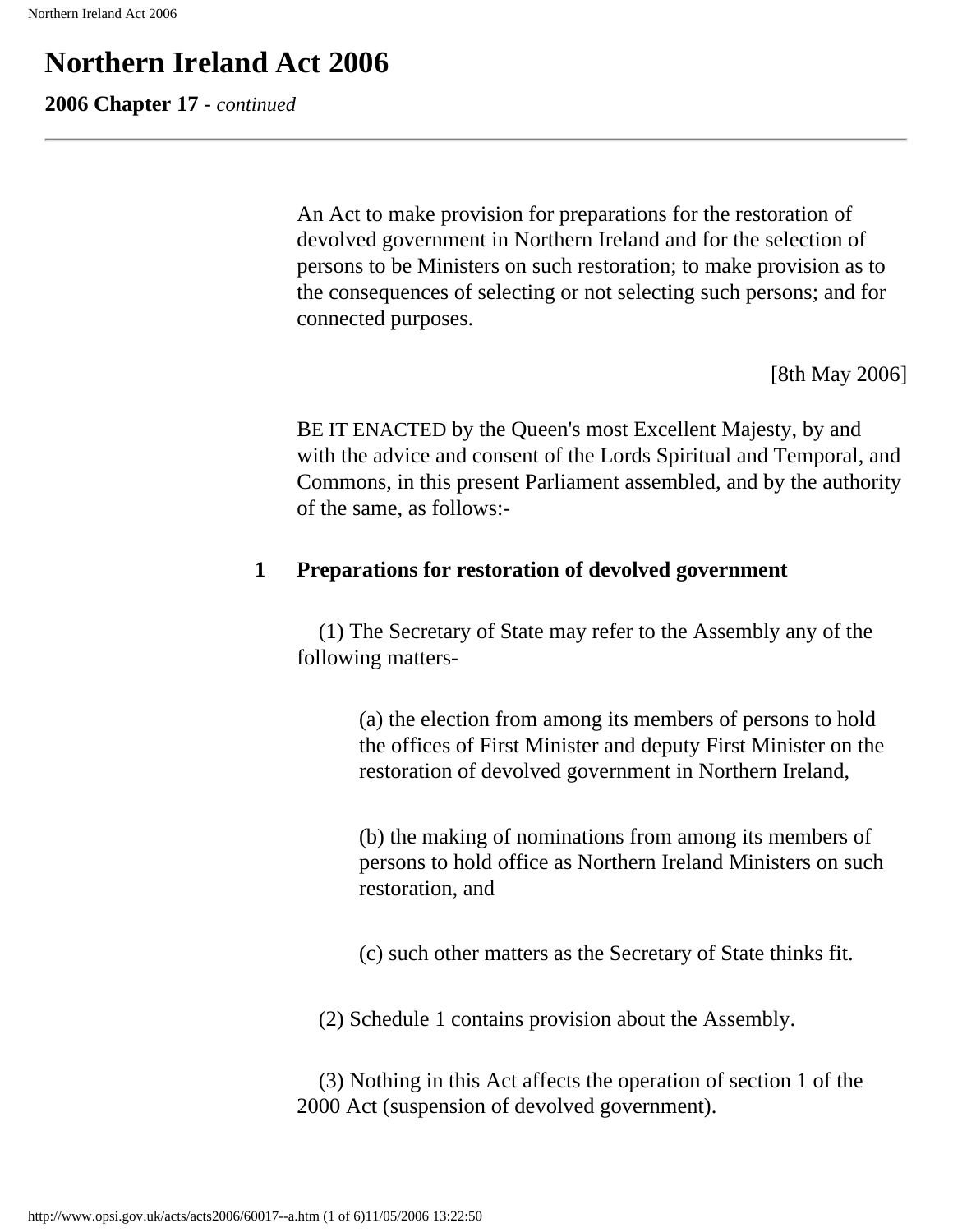(4) But subsection (3) is subject to section 2(7) and paragraphs 2 and 3 of Schedule 2.

#### <span id="page-4-0"></span>**2 Selection of persons to be Ministers on restoration of devolved government**

 (1) Schedule 2 shall have effect if (and only if) the Secretary of State-

(a) is satisfied that each of the following conditions is met, and

(b) being so satisfied, notifies the presiding officer or any deputy presiding officer of the Assembly, before 25th November 2006, that he intends to make a restoration order in accordance with Schedule 2 on the date specified in the notification.

 (2) Condition 1 is that the Assembly has elected from among its members-

(a) a person to hold the office of First Minister, and

(b) a person to hold the office of deputy First Minister,

on the coming into force of a restoration order.

 (3) Condition 2 is that persons have been nominated from among the members of the Assembly to hold each of the Ministerial offices on the coming into force of a restoration order.

 (4) Condition 3 is that each of the persons elected or nominated under this section has affirmed the terms of the pledge of office in respect of the office for which he has been elected or nominated.

 (5) Schedule 3 shall have effect if (and only if) the Secretary of State does not give the notification mentioned in subsection (1) before 25th November 2006.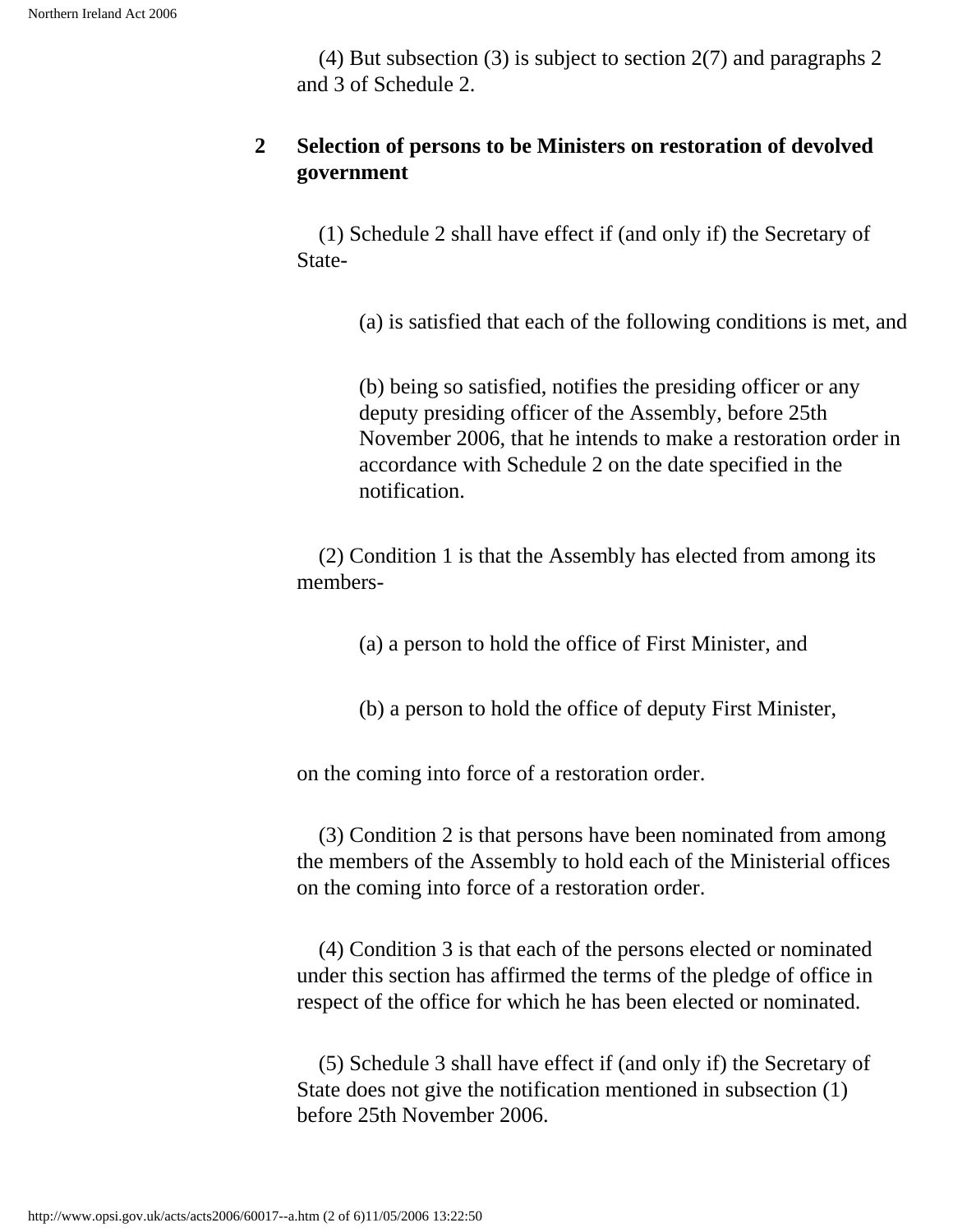(6) In this section "the Ministerial offices" means the Ministerial offices provided for by the determination under section 17(1) of the 1998 Act (Northern Ireland Ministers) having effect immediately before the most recent suspension of the Northern Ireland Assembly by virtue of section 1 of the 2000 Act.

 (7) The following provisions of the 2000 Act are subject to this section-

 $(a)$  section 1(4), and

(b) paragraph 5 of the Schedule.

#### <span id="page-5-0"></span>**3 Power to make consequential provision etc**

 (1) The Secretary of State may by order made by statutory instrument make-

> (a) any supplementary, incidental or consequential provision, and

(b) any transitional or saving provision,

that he considers necessary or expedient for the purposes of, in consequence of, or for giving full effect to, any provision of this Act.

(2) An order under this section may in particular-

(a) make different provision for different cases or purposes;

(b) amend, repeal or revoke any enactment passed or made on or before 25th November 2006.

(3) In this section "enactment" includes-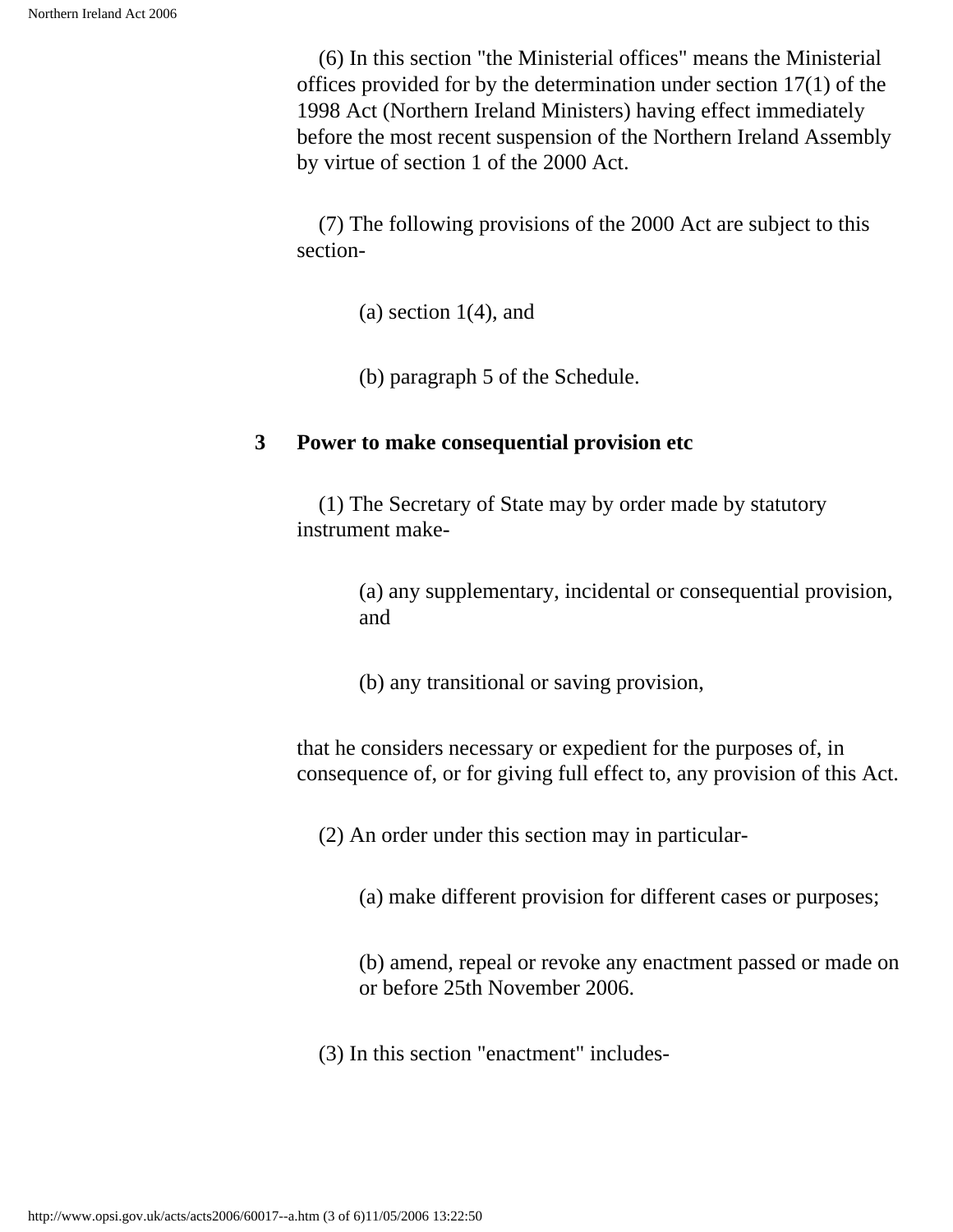(a) any of sub-paragraphs (2) to (9) of paragraph 3 of Schedule 2,

(b) any provision of, or of any instrument made under, Northern Ireland legislation, and

(c) any provision of subordinate legislation (within the meaning of the Interpretation Act 1978 (c. 30)).

#### <span id="page-6-0"></span>**4 Parliamentary procedure for orders under section 3**

 (1) Subsections (3) to (7) have effect in the case of a statutory instrument which contains (alone or with other provisions) an order under section 3 which amends or repeals any provision of-

(a) an Act, or

(b) Northern Ireland legislation.

 (2) Any other statutory instrument containing an order under that section shall be subject to annulment in pursuance of a resolution of either House of Parliament.

 (3) A statutory instrument of a description mentioned in subsection (1) may not be made unless a draft of the instrument has been laid before and approved by a resolution of each House of Parliament.

 (4) But subsection (3) does not apply if the order declares that the Secretary of State considers it expedient for the order to be made without that approval.

(5) An order containing a declaration under subsection (4)-

(a) must be laid before Parliament after being made, and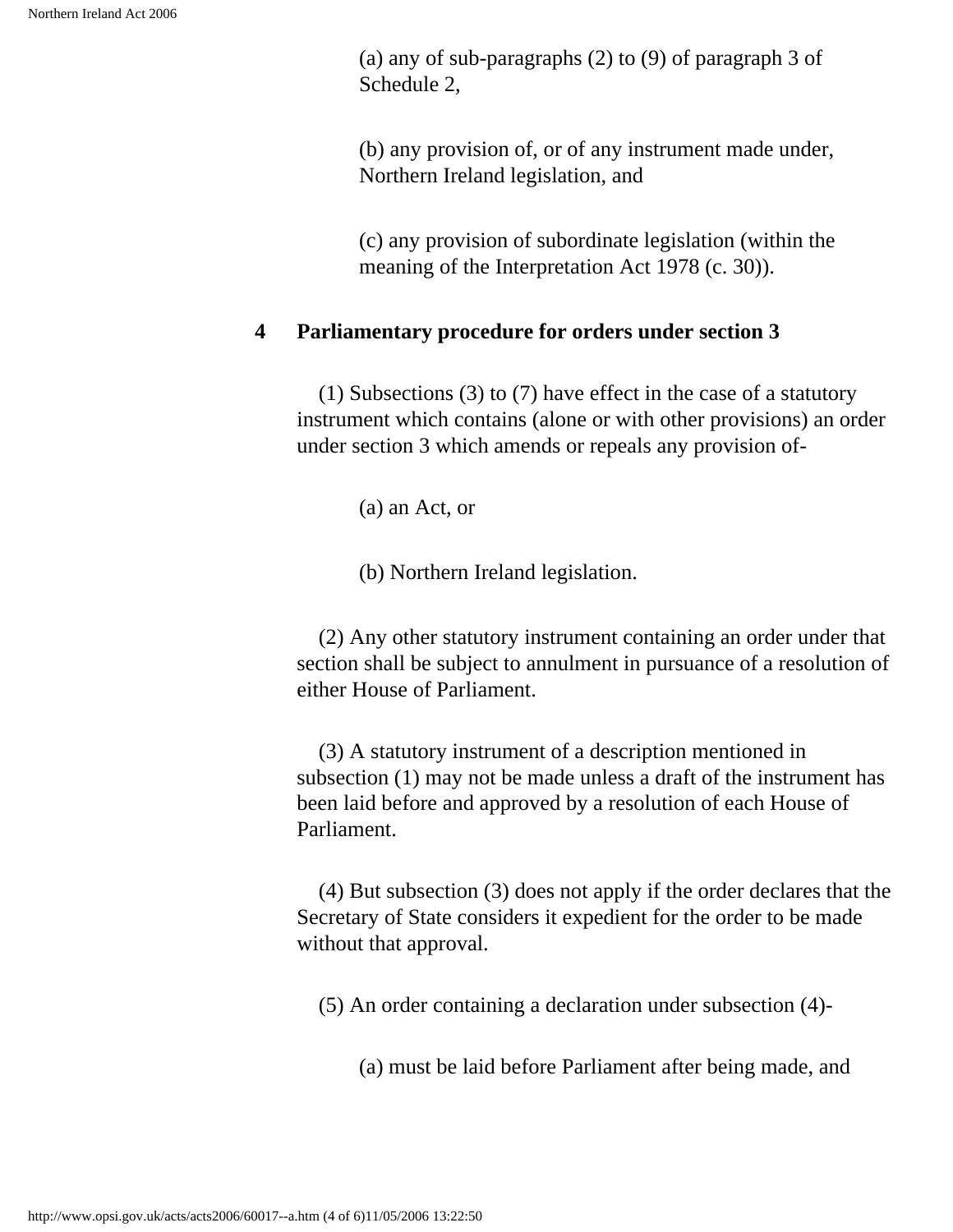(b) ceases to have effect if it is not approved by a resolution of each House of Parliament before the end of the period of 40 days beginning with the date on which it is made.

(6) Subsection (5)(b) does not prejudice-

(a) anything done as a result of the order before it ceased to have effect, or

(b) the making of a new order.

 (7) In calculating the period of 40 days mentioned in subsection (5) (b), no account is to be taken of any time during which Parliament is dissolved or prorogued or during which both Houses are adjourned for more than four days.

#### <span id="page-7-0"></span>**5 Interpretation**

In this Act-

"the 1998 Act" means the Northern Ireland Act 1998 (c. 47);

"the 2000 Act" means the Northern Ireland Act 2000 (c. 1);

"the Assembly" has the meaning given by paragraph 1 of Schedule 1;

"First Minister", "deputy First Minister" and "Northern Ireland Minister" have the same meaning as in the 1998 Act;

"the pledge of office" has the meaning given by section 16 (10) of the 1998 Act;

"restoration order" means a restoration order under section 2 (2) of the 2000 Act (order restoring devolved government).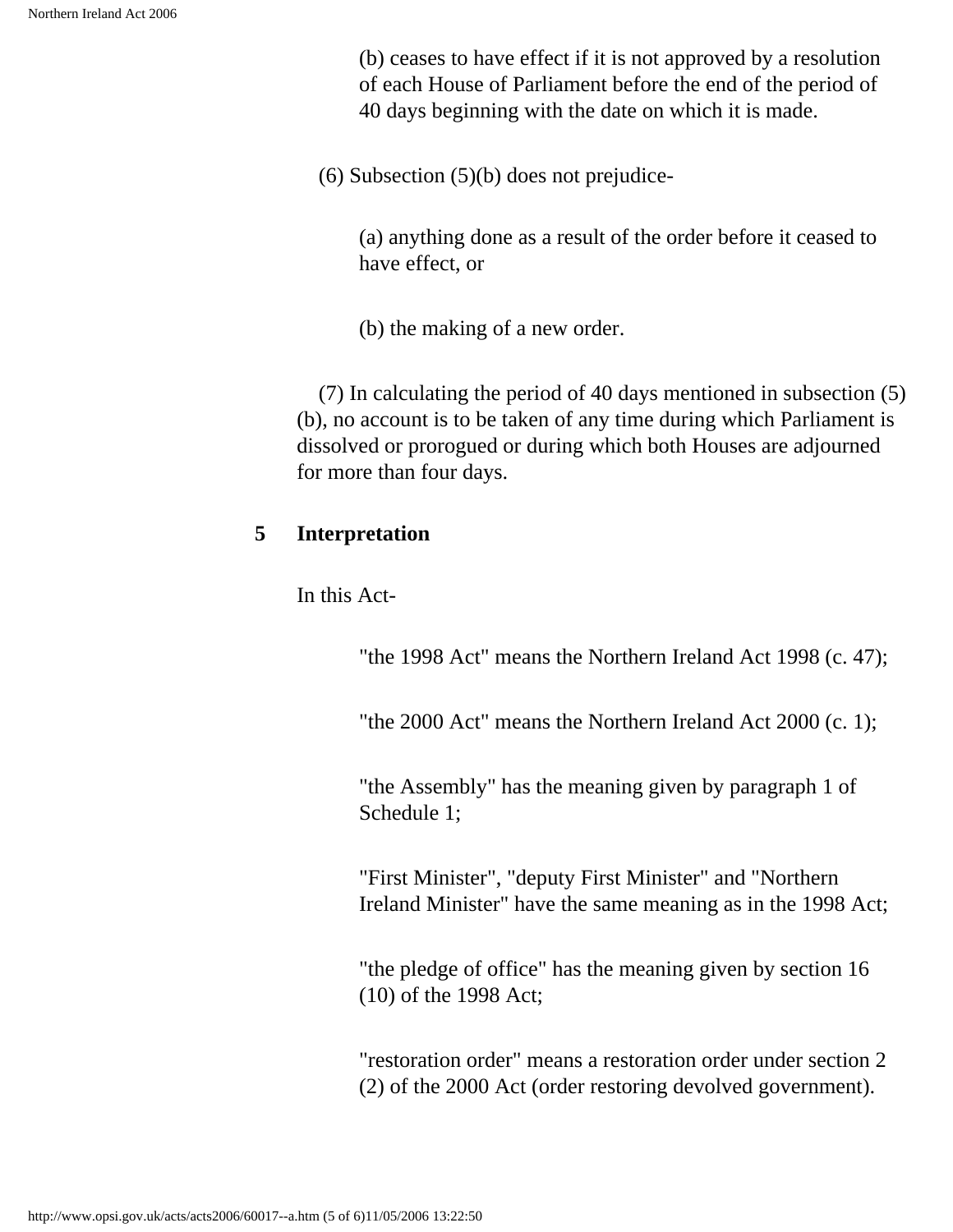### <span id="page-8-0"></span>**6 Short title**

This Act may be cited as the Northern Ireland Act 2006.

### Continue

#### **Contents Previous**

[Other UK Acts](http://www.opsi.gov.uk/acts.htm#acts) | [Home](http://www.opsi.gov.uk/) | [Scotland Legislation](http://www.scotland-legislation.hmso.gov.uk/) | [Wales Legislation](http://www.wales-legislation.hmso.gov.uk/) | [Northern Ireland Legislation](http://www.northernireland-legislation.hmso.gov.uk/) | [Her Majesty's Stationery Office](http://www.hmso.gov.uk/)

**We welcome your [comments](http://www.hmso.gov.uk/contact/comments.htm) on this site**  $\degree$  Crown copyright 2006 Prepared 10 May 2006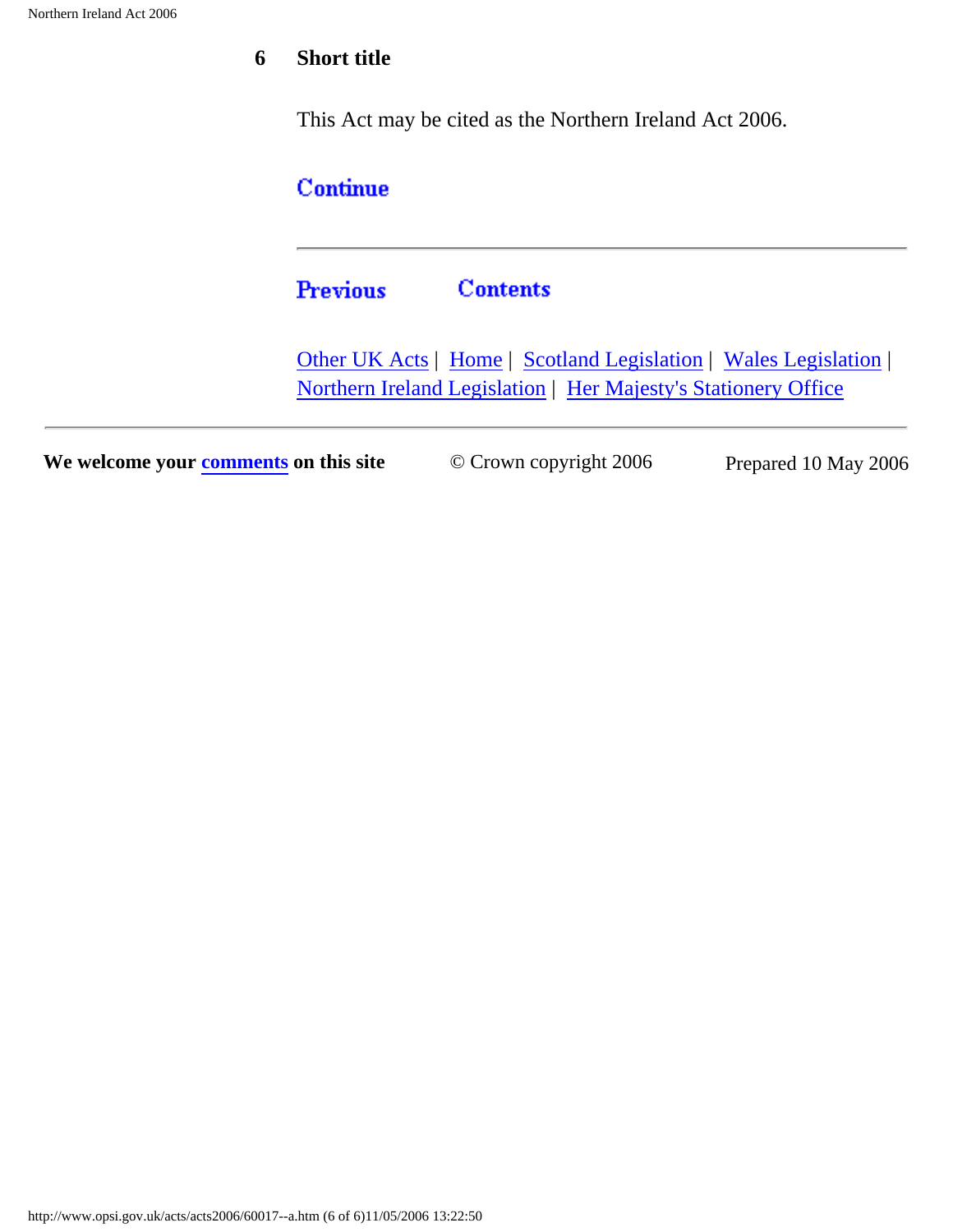<span id="page-9-1"></span>**2006 Chapter 17** - *continued*

[back to previous text](#page-3-1)

## S C H E D U L E S

### SCHEDULE 1

<span id="page-9-0"></span>Section 1

#### THE ASSEMBLY

*The Assembly*

1 There is to be an Assembly (referred to in this Act as "the Assembly")-

> (a) whose members at any time are to be the persons who are at that time members of the Northern Ireland Assembly, and

(b) whose purpose is to take part in preparations for the restoration of devolved government in Northern Ireland.

*Meetings*

2 Meetings are to be held at such times and places as the Secretary of State directs.

*Presiding officer*

3 (1) The Secretary of State may-

(a) appoint a presiding officer and no more than three deputy presiding officers, or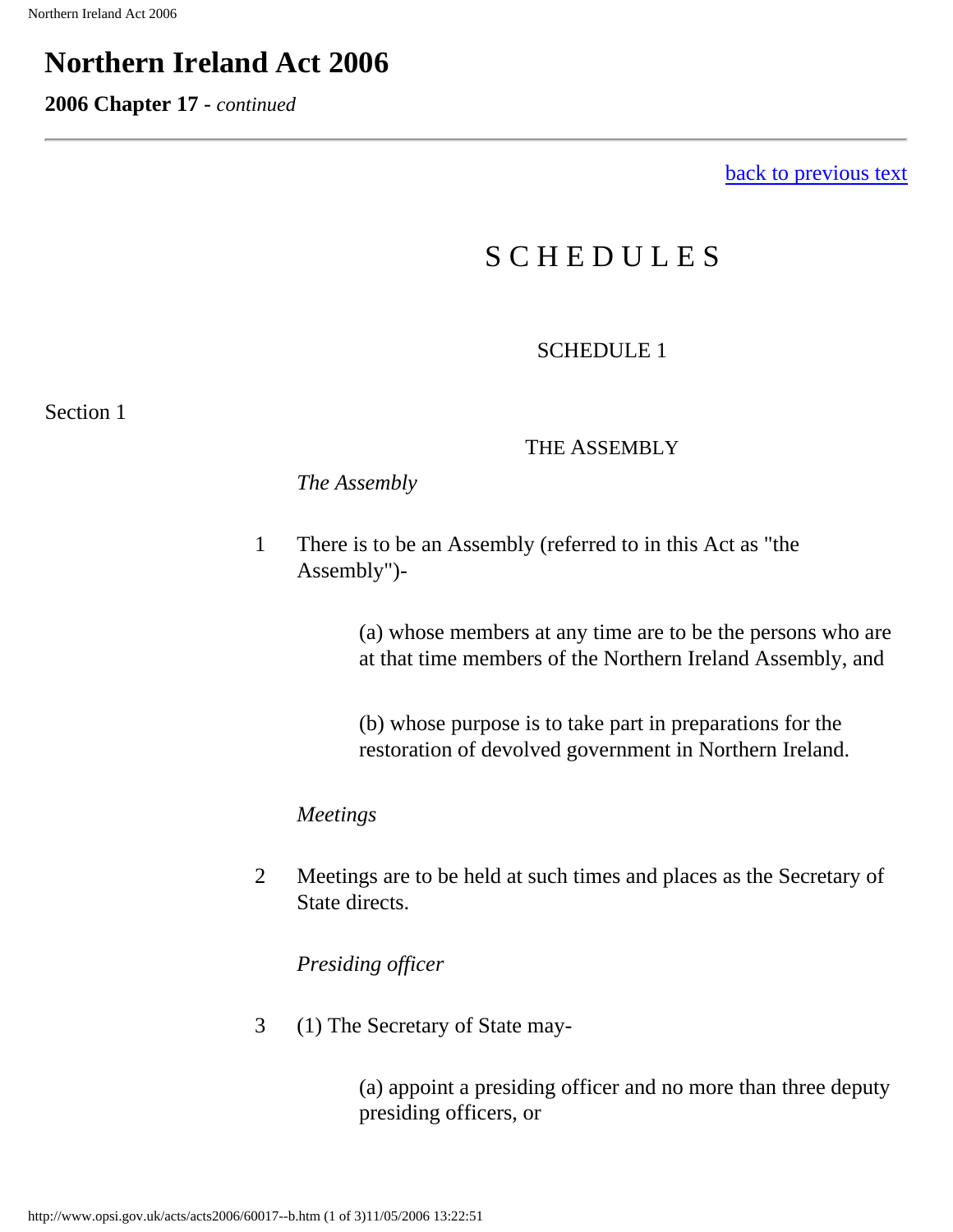(b) authorise the Assembly to elect a presiding officer and no more than three deputy presiding officers in such manner as the Secretary of State may specify.

 (2) The Secretary of State may if he thinks fit exercise his powers under sub-paragraph (1)(b) after exercising his powers under subparagraph (1)(a) (so that an elected presiding officer and elected deputy presiding officers replace those appointed by him).

 (3) The Secretary of State may appoint a person, or authorise the Assembly to elect a person-

> (a) to fill any vacancy in the office of presiding officer or deputy presiding officer, or

(b) to replace a presiding officer or deputy presiding officer who, in the opinion of the Secretary of State, is unable, unfit or unwilling to perform his functions (whether because of illness or otherwise).

#### *Proceedings*

4 (1) Proceedings are to be conducted in accordance with directions determined by the Secretary of State from time to time and notified to the presiding officer or any deputy presiding officer.

 (2) The provision that may be made by the directions includes provision which corresponds, or is similar, to any provision of standing orders made (or treated as made) under section 41 of the 1998 Act.

 (3) The provision that may be made by the directions for the purposes of the election referred to in section  $1(1)(a)$  of this Act includes provision which corresponds, or is similar, to any provision of section 16 of the 1998 Act.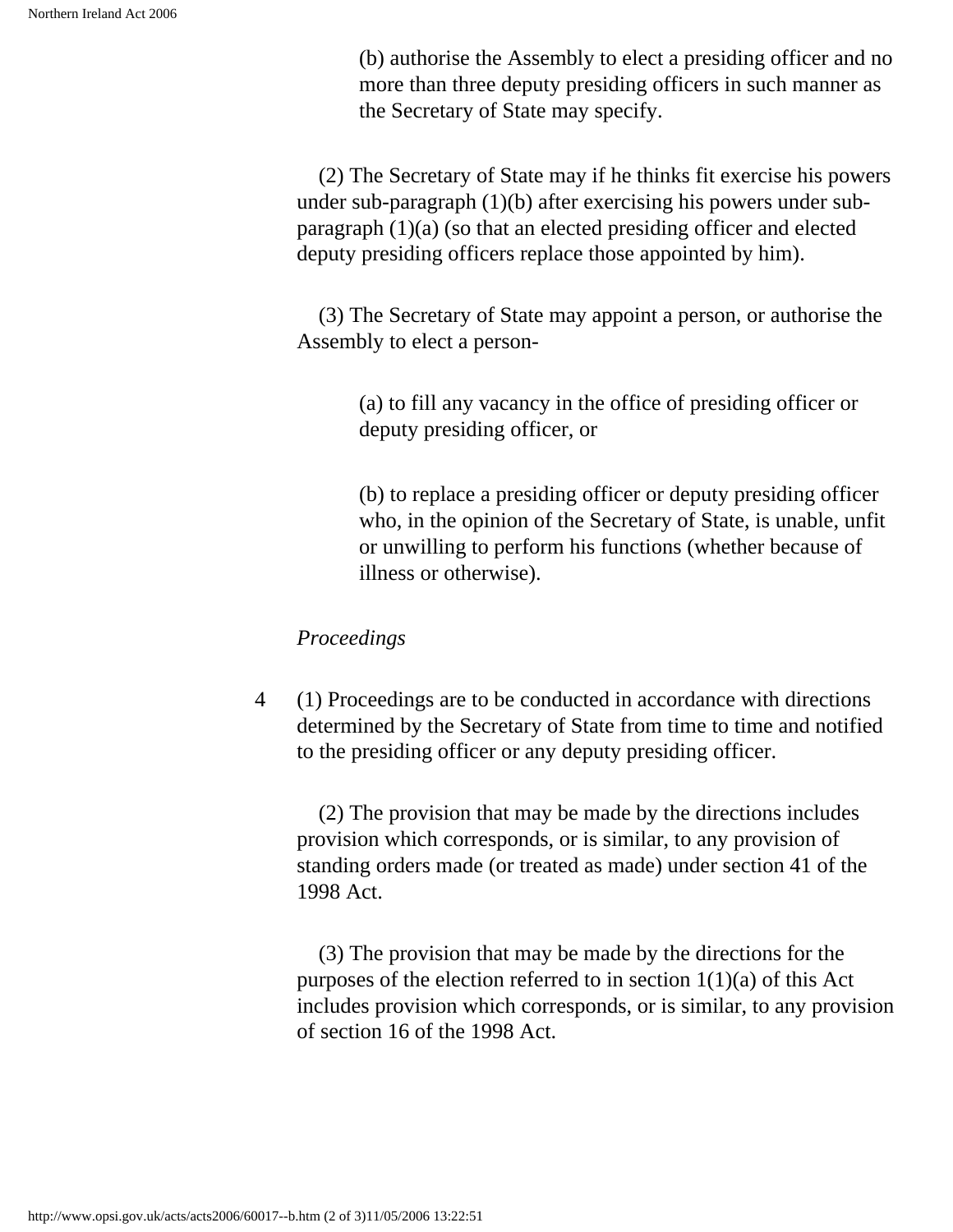(4) The provision that may be made by the directions for the purposes of the nominations referred to in section 1(1)(b) of this Act includes provision which corresponds, or is similar, to any provision of section 18 of the 1998 Act.

 (5) Sub-paragraphs (2) to (4) do not affect the generality of subparagraph (1).

*Staff etc*

5 (1) The Secretary of State must secure the provision of the services of such staff, the use of such premises and such other facilities as he thinks appropriate.

 (2) Expenditure incurred by the Secretary of State by virtue of this paragraph is to be paid out of the Consolidated Fund of Northern Ireland.

*Privilege*

6 A written or oral statement made by a member in or for the purposes of the Assembly is to be privileged from action for defamation unless it is proved to have been made with malice.

### **Continue**

**Previous Contents** 

[Other UK Acts](http://www.opsi.gov.uk/acts.htm#acts) | [Home](http://www.opsi.gov.uk/) | [Scotland Legislation](http://www.scotland-legislation.hmso.gov.uk/) | [Wales Legislation](http://www.wales-legislation.hmso.gov.uk/) | [Northern Ireland Legislation](http://www.northernireland-legislation.hmso.gov.uk/) | [Her Majesty's Stationery Office](http://www.hmso.gov.uk/)

**We welcome your [comments](http://www.hmso.gov.uk/contact/comments.htm) on this site**  $\degree$   $\degree$  Crown copyright 2006 Prepared 10 May 2006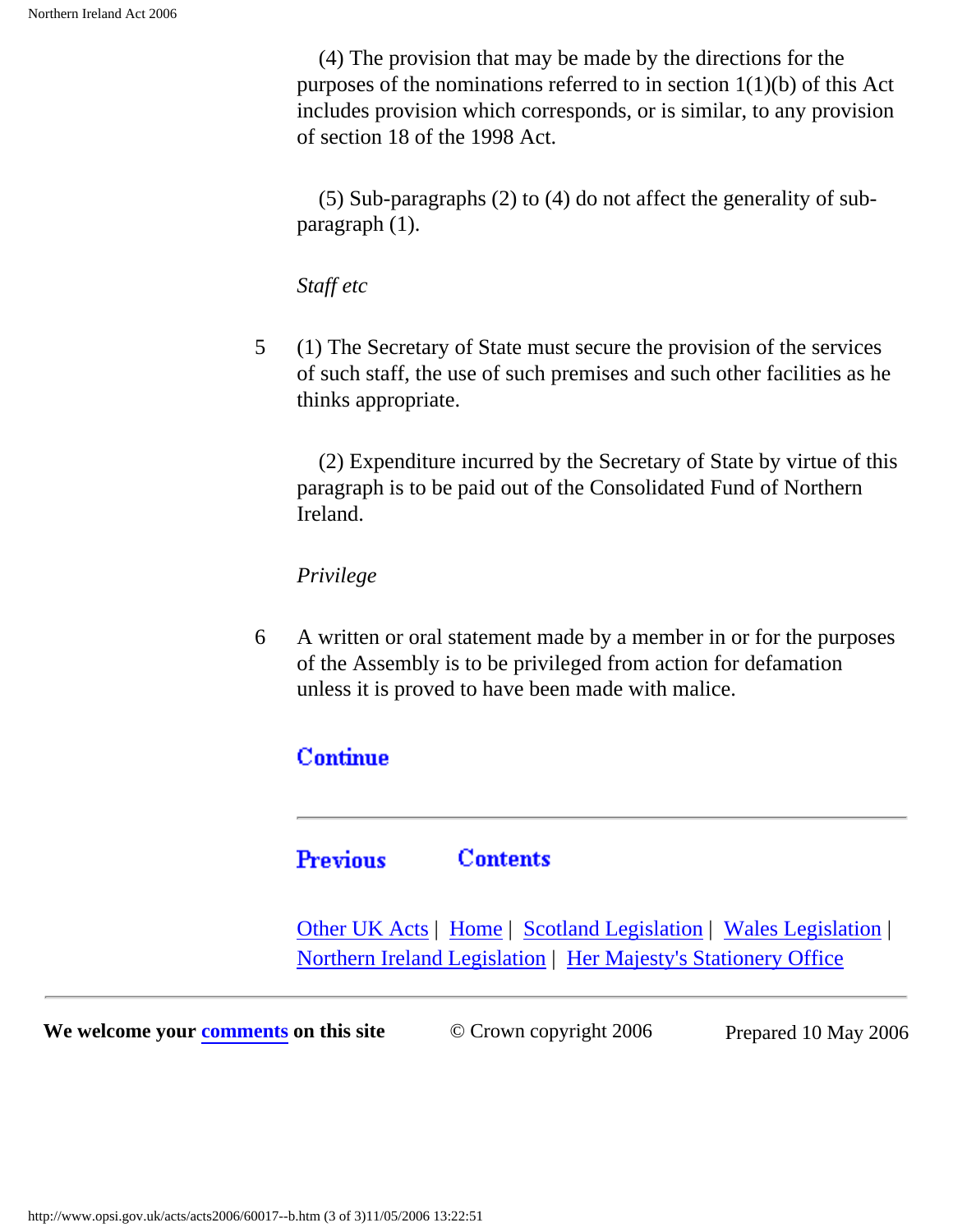<span id="page-12-0"></span>**2006 Chapter 17** - *continued*

[back to previous text](#page-9-1)

### SCHEDULE 2

Section 2(1)

#### SELECTION OF MINISTERS

*Introduction*

1 (1) This Schedule has effect in accordance with section 2(1).

 (2) In this Schedule "the effective date" means the date on which the restoration order made by virtue of paragraph 2 comes into force.

*Making of restoration order*

2 (1) The Secretary of State must make a restoration order on the date specified in the notification under section 2(1).

 (2) The restoration order must come into force on the day following the day on which it is made.

 (3) Subsections (2) to (7) of section 3 of the 2000 Act do not apply in relation to the restoration order (and, accordingly, no person who immediately before the most recent suspension held an office mentioned in any of those subsections shall resume that office on the effective date).

(4) On the effective date-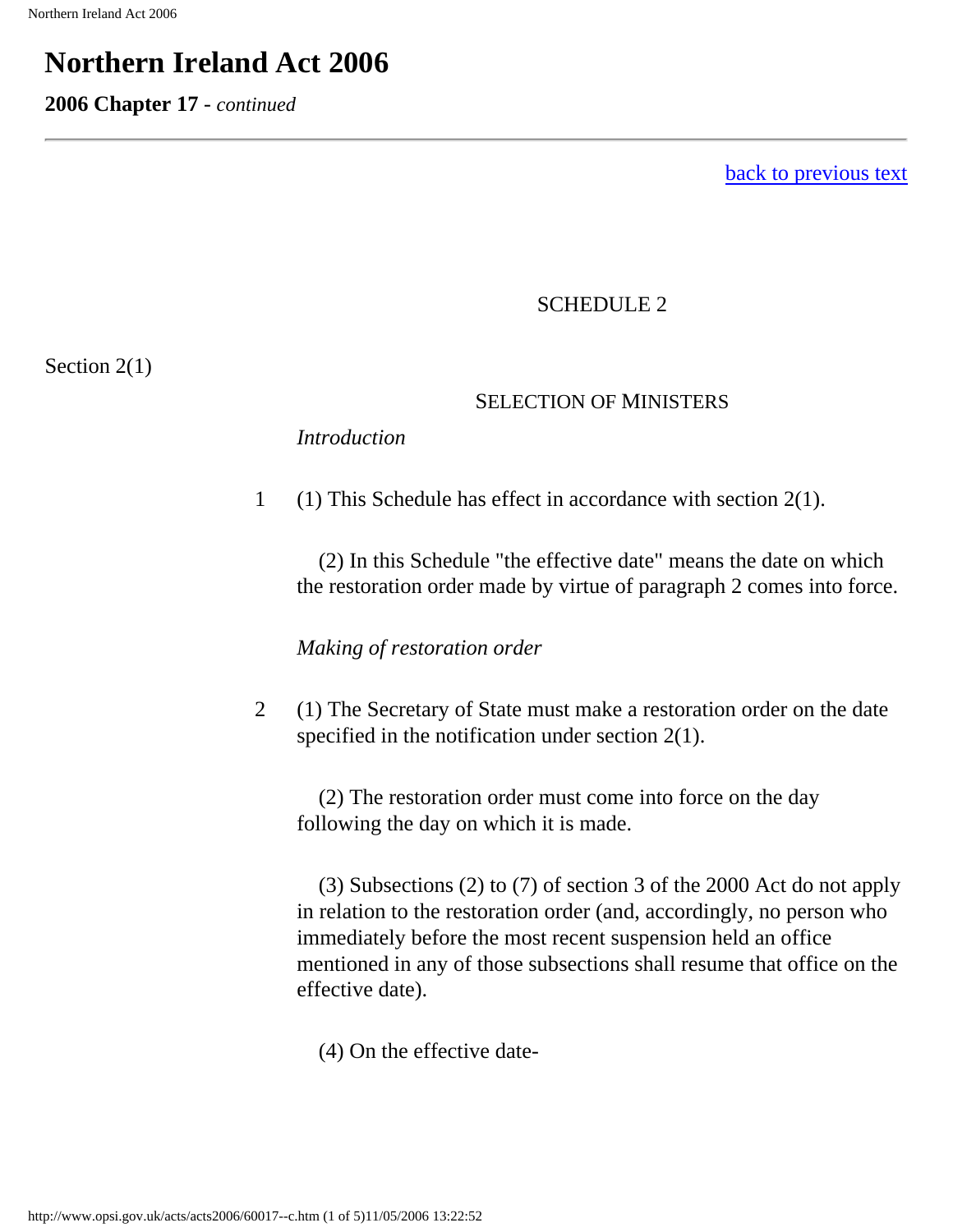(a) the person elected under section 2 of this Act to hold office as First Minister shall become the First Minister,

(b) the person elected under that section to hold office as deputy First Minister shall become the deputy First Minister, and

(c) each person nominated under that section to hold office as a Northern Ireland Minister shall become the Northern Ireland Minister concerned;

(and sections 16(1) and 18(1) of the 1998 Act do not apply).

 (5) The affirmation of the terms of the pledge of office under section 2 of this Act by a person to whom sub-paragraph (4) applies shall be deemed to have been made under the 1998 Act on the effective date.

 (6) The person who is presiding officer of the Assembly immediately before the effective date shall be deemed to have been elected as Presiding Officer of the Northern Ireland Assembly under section 39(1) of the 1998 Act on that date.

 (7) Each person who is a deputy presiding officer of the Assembly immediately before the effective date shall be deemed to have been elected as a deputy Presiding Officer of the Northern Ireland Assembly under section 39(1) of the 1998 Act on that date.

 (8) The provision that may be made by the restoration order by virtue of section 7(2) of the 2000 Act includes provision-

> (a) for treating things done under or by virtue of this Act as having been done under or by virtue of the 1998 Act;

(b) for treating things done by or in relation to the Assembly (or members of that Assembly) as having been done by or in relation to the Northern Ireland Assembly (or members of that Assembly).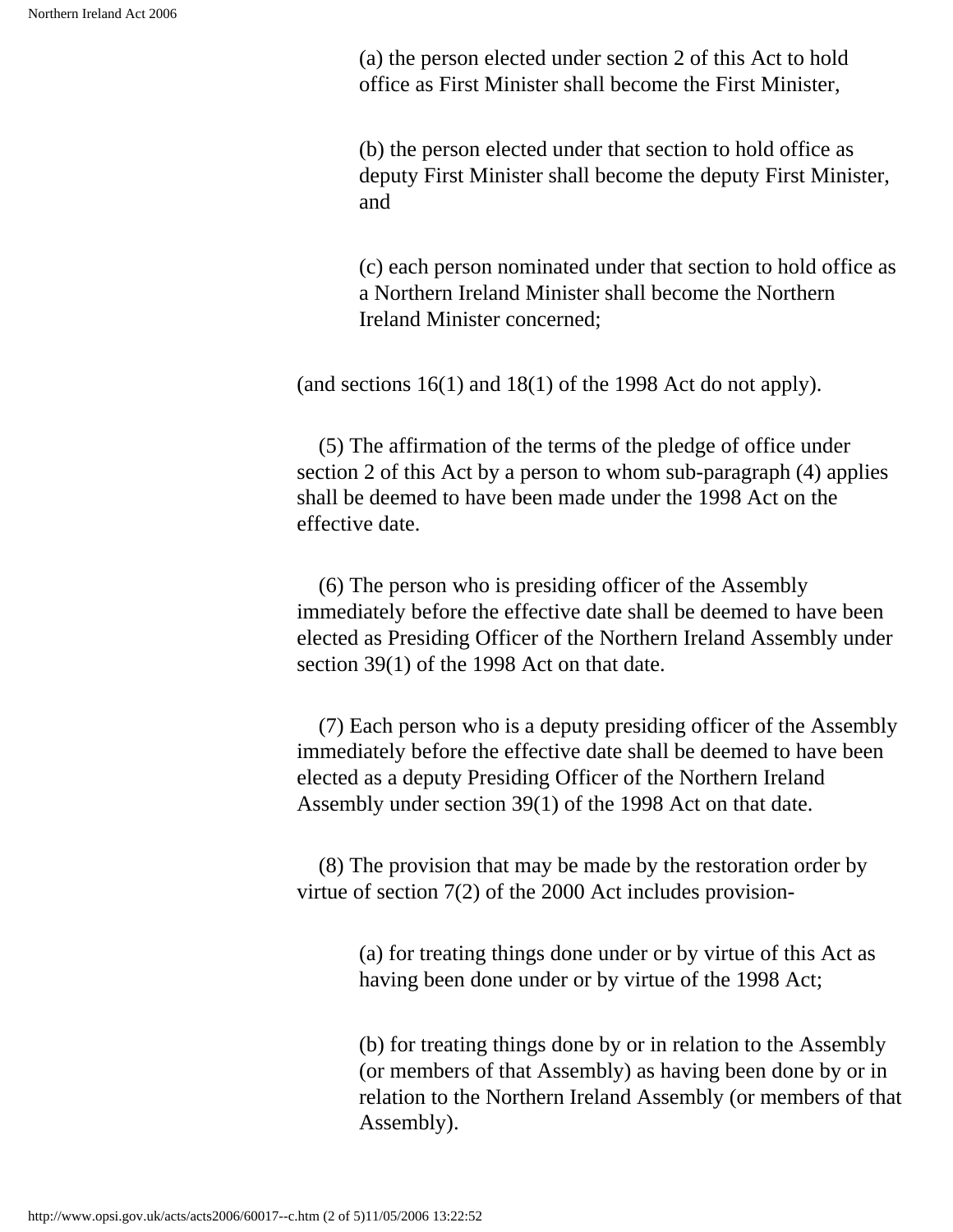(9) The following provisions of the 2000 Act do not apply in relation to the restoration order-

> (a) section 2(3) (taking account of review under Validation, Implementation and Review section of Belfast Agreement), and

> (b) section 7(4) to (7) (affirmative resolution etc procedure).

 (10) In this paragraph "the most recent suspension" means the most recent suspension of the Northern Ireland Assembly by virtue of section 1 of the 2000 Act.

*Repeal of the 2000 Act on day after restoration order comes into force*

3 (1) The 2000 Act shall be repealed on the day following the effective date.

 (2) The Northern Ireland Assembly may not make a determination under section 47 of the 1998 Act in respect of any period of suspension.6

 (3) No instrument made during any period of suspension shall be liable to annulment or capable of being revoked in pursuance of a resolution, motion or address of the Northern Ireland Assembly.

 (4) Neither a restoration order nor the repeal of paragraph 1(1) of the Schedule to the 2000 Act shall affect the operation of any Order in Council made before the effective date under paragraph 1(1) of that Schedule.

 (5) References to Acts of the Northern Ireland Assembly in any enactment or instrument (whether passed or made before or after the coming into force of section 1 of the 2000 Act) are to be read, so far as the context permits, as including references to Orders in Council made under paragraph 1(1) of the Schedule to that Act.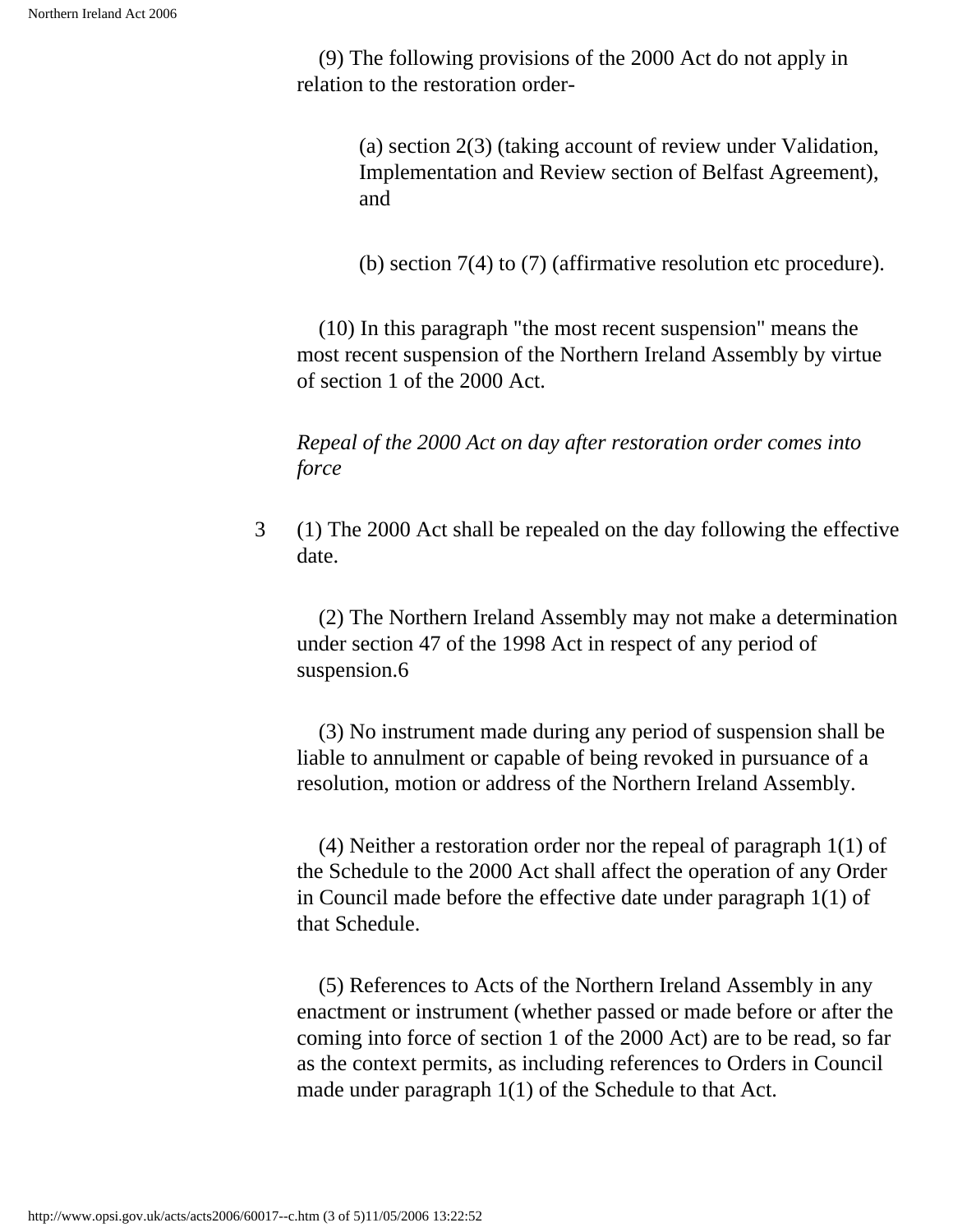(6) The repeal of section 6 of the 2000 Act by virtue of this paragraph shall not affect the operation of any order previously made under that section.

 (7) The repeal of section 7 of the 2000 Act by virtue of this paragraph shall not affect the operation of any provision of a restoration order previously made by virtue of subsection (2) of that section.

 (8) The repeal of paragraph 9 of the Schedule to the 2000 Act by virtue of this paragraph shall not affect the operation of any determination or provision previously made by virtue of that paragraph.

 (9) Subsection (4) of section 44 of the 1998 Act shall continue to include, at the end of that subsection, the words "or during a period when section 1 of the Northern Ireland Act 2000 was in force" (notwithstanding the repeal of section 9(3) of the 2000 Act by virtue of this paragraph).

(10) In this paragraph-

"instrument" includes a charter, contract or other document;

"period of suspension" means a period when section 1 of the 2000 Act was in force.

 (11) Sub-paragraphs (2) to (9) are not to be taken as limiting the provision that may be made by an order under section 3 of this Act.

*Postponement of next Northern Ireland Assembly election to May 2008*

4 (1) In section 31 of the 1998 Act (Northern Ireland Assembly: dates of elections and dissolutions), for subsection (2) substitute-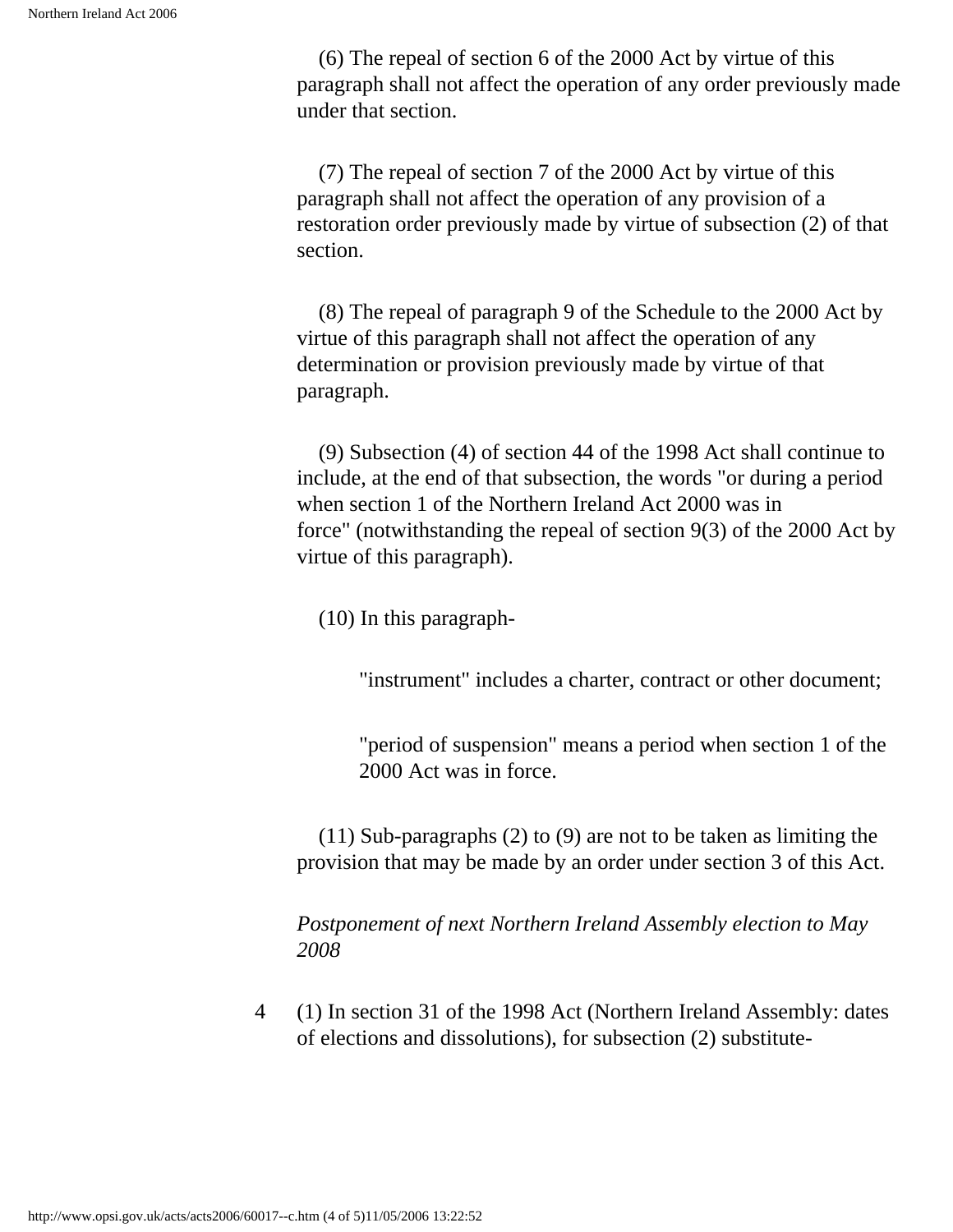"(2) In relation to the poll for the election of the Assembly next following the Assembly elected at the poll on 26th November 2003, subsection (1) is to have effect as if for "fourth calendar year" there were substituted "fifth calendar year"."

(2) In section 96 of the 1998 Act-

- (a) in subsection  $(2)$ , "31 $(2)$ ," shall be repealed;
- (b) subsections (2A) to (2D) shall be repealed.

 (3) The amendments made by this paragraph shall have effect on and after the effective date.

*Repeal of section 1(1) and (2) and Schedules 1 and 3*

5 The following provisions of this Act shall be repealed on the effective date-

(a) section  $1(1)$  and  $(2)$ ,

- (b) Schedule 1, and
- (c) Schedule 3.

### **Continue**

#### **Previous Contents**

[Other UK Acts](http://www.opsi.gov.uk/acts.htm#acts) | [Home](http://www.opsi.gov.uk/) | [Scotland Legislation](http://www.scotland-legislation.hmso.gov.uk/) | [Wales Legislation](http://www.wales-legislation.hmso.gov.uk/) | [Northern Ireland Legislation](http://www.northernireland-legislation.hmso.gov.uk/) | [Her Majesty's Stationery Office](http://www.hmso.gov.uk/)

**We welcome your [comments](http://www.hmso.gov.uk/contact/comments.htm) on this site**  $\degree$  Crown copyright 2006 Prepared 10 May 2006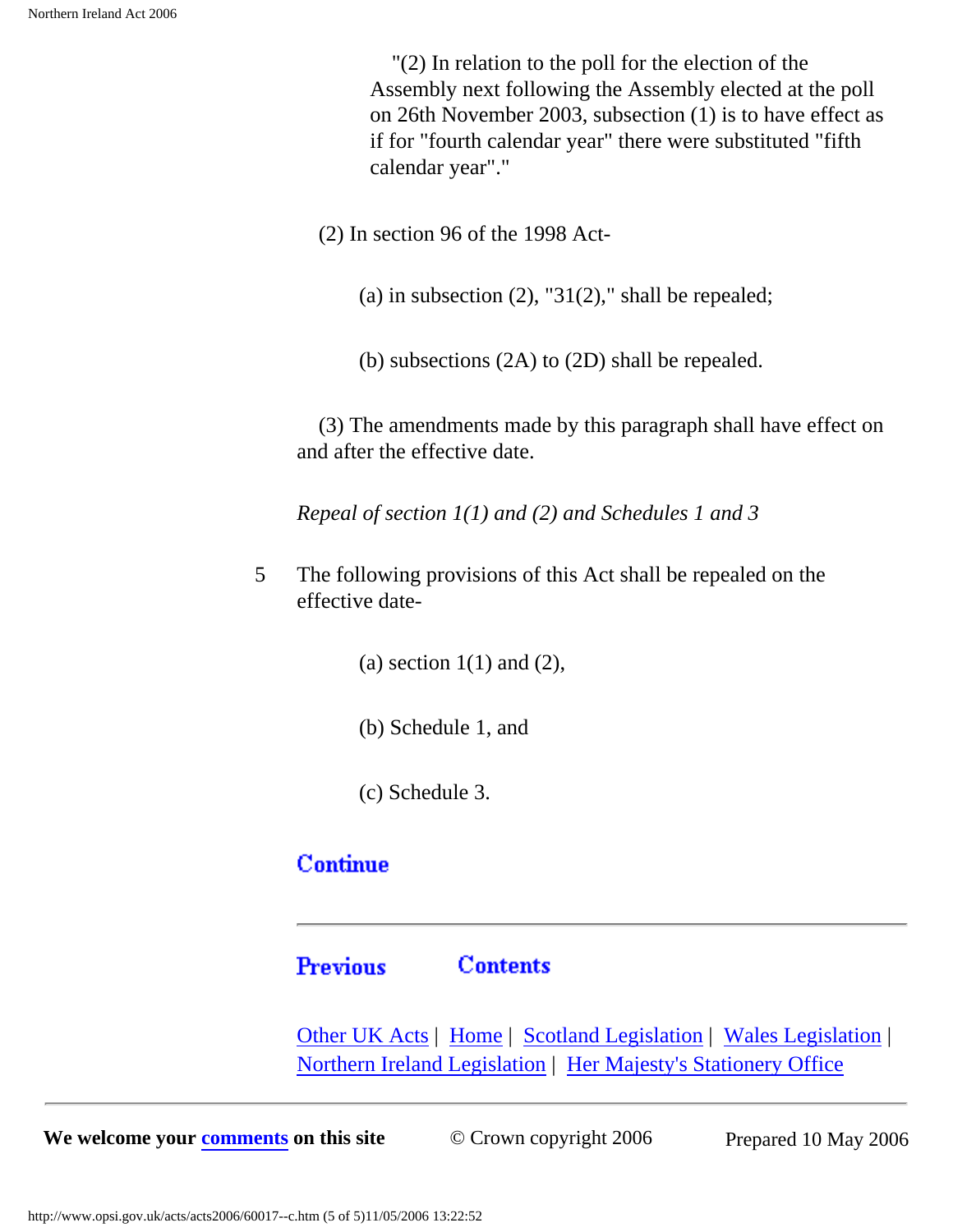<span id="page-17-1"></span>**2006 Chapter 17** - *continued*

[back to previous text](#page-12-0)

#### SCHEDULE 3

<span id="page-17-0"></span>Section 2(5)

#### NO SELECTION OF MINISTERS

#### *Introduction*

1 This Schedule has effect in accordance with section 2(5).

*Postponement of next Northern Ireland Assembly election*

2 (1) In section 31 of the 1998 Act (Northern Ireland Assembly: dates of elections and dissolutions), for subsection (2) substitute-

> "(2) The date of the poll for the election of the Assembly next following the Assembly elected at the poll on 26th November 2003 shall be a date to be specified in an order made by the Secretary of State.

> (2A) An order under subsection (2) may not specify a date falling on or before the date on which the poll would (apart from that subsection) fall to be held under subsection (1).

 (2B) An order under subsection (2) may include provision making such modifications of-

> (a) any enactment (other than one contained in this Act), or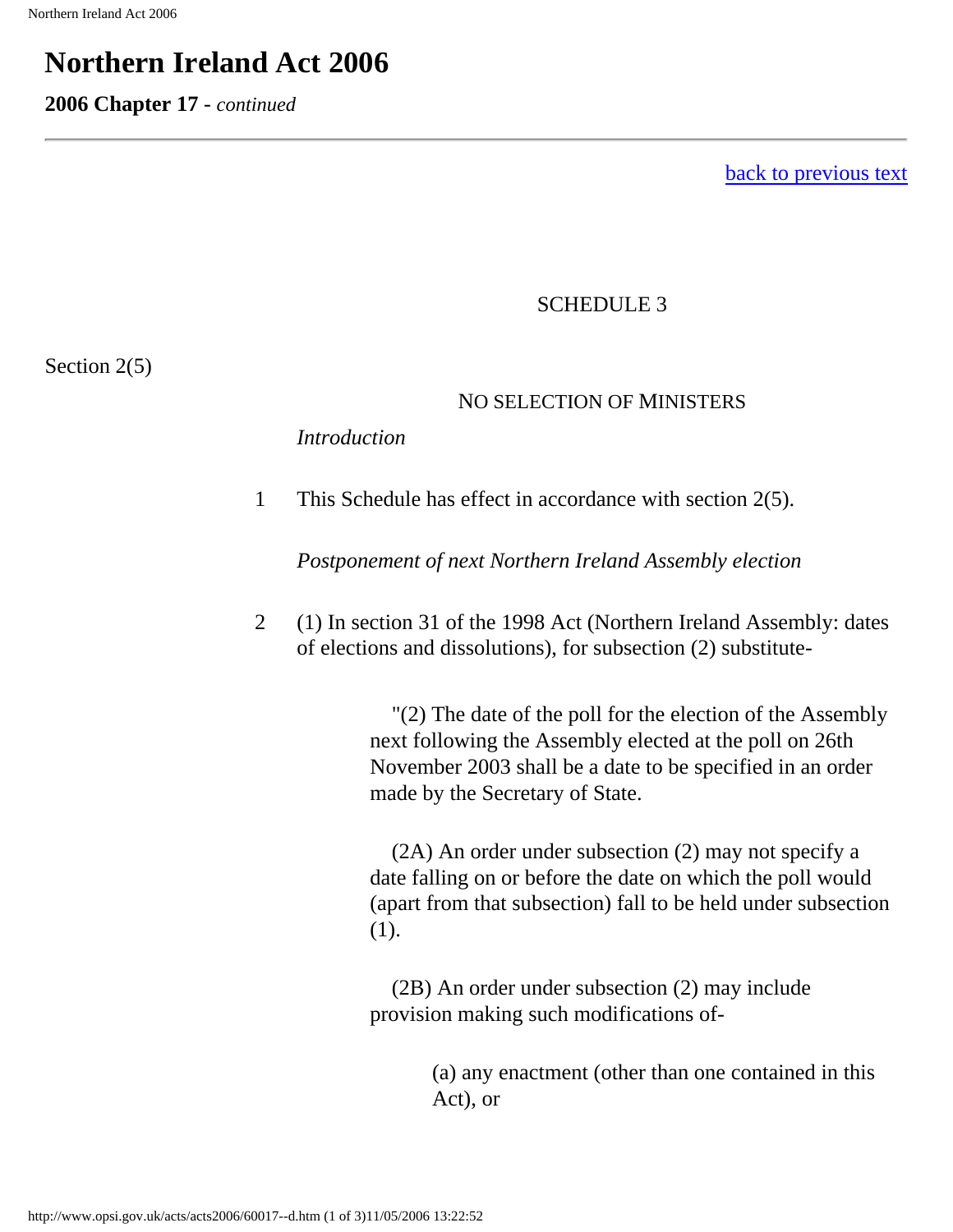(b) any provision of subordinate legislation,

as appear to the Secretary of State to be necessary or expedient for the purposes of, or in consequence of or in connection with, the order.

 (2C) An order under subsection (2) may, in particular, make provision modifying any duty of the Chief Electoral Officer for Northern Ireland whereby (apart from the order) he must perform any function or discharge any duty on or by reference to a particular date.

 (2D) An order under subsection (2) may also make such supplementary, incidental or consequential provision as the Secretary of State considers necessary or expedient."

 (2) In subsection (1) of that section, for "subsection (2)" substitute "subsections  $(2)$  to  $(3)$ ".

 (3) The amendments made by this paragraph shall have effect on and after 25th November 2006.

*Power to bring forward date of dissolution of current Northern Ireland Assembly*

3 (1) In section 31 of the 1998 Act, after subsection (2D) insert-

 "(2E) The Assembly elected at the poll on 26th November 2003 shall be dissolved on whichever of the following dates is the earlier-

(a) 3rd May 2007; or

(b) such date as may be specified in an order made by the Secretary of State."